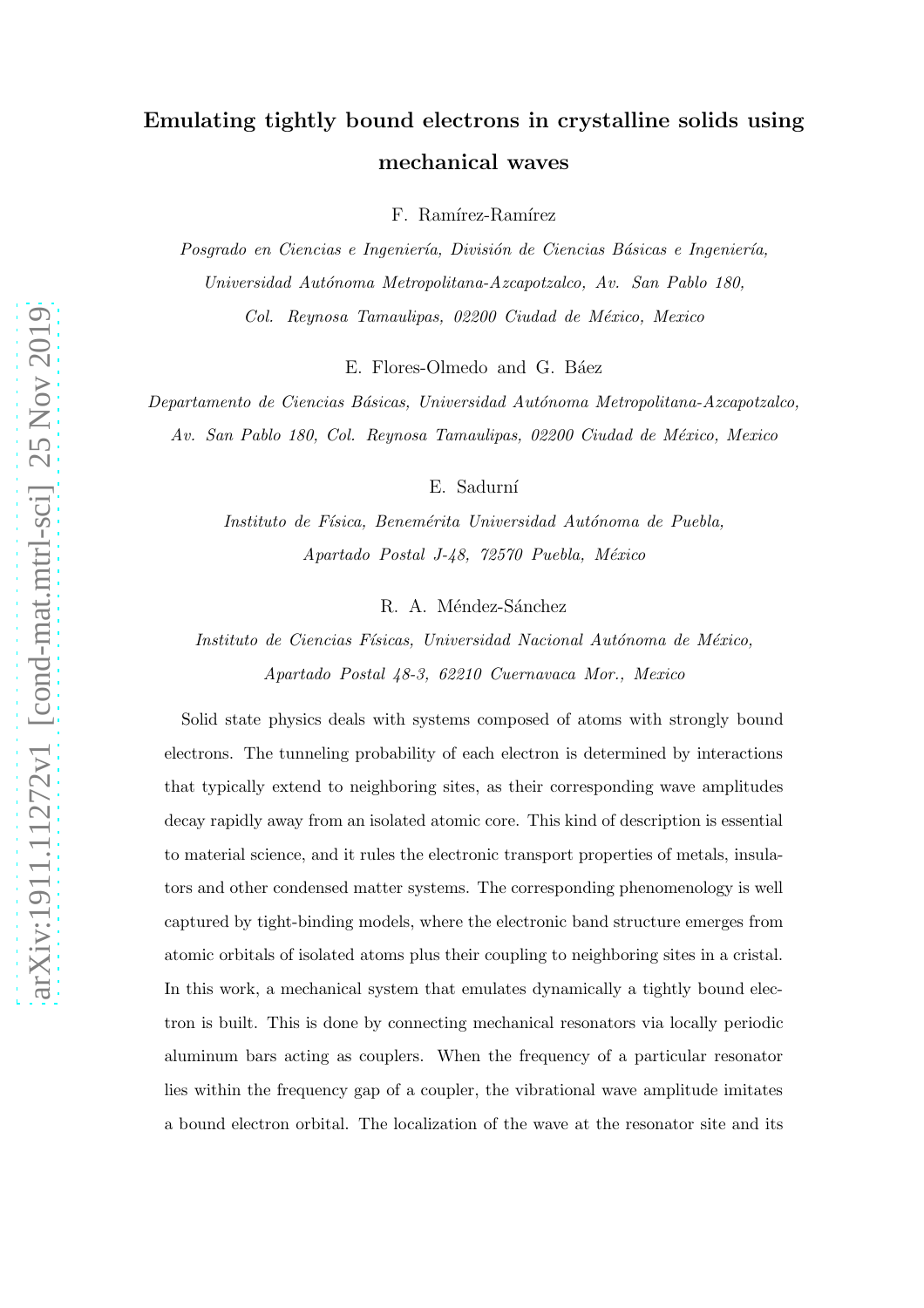exponential decay along the coupler are experimentally verified. The quantum dynamical tight-binding model and frequency measurements in mechanical structures show an excellent agreement.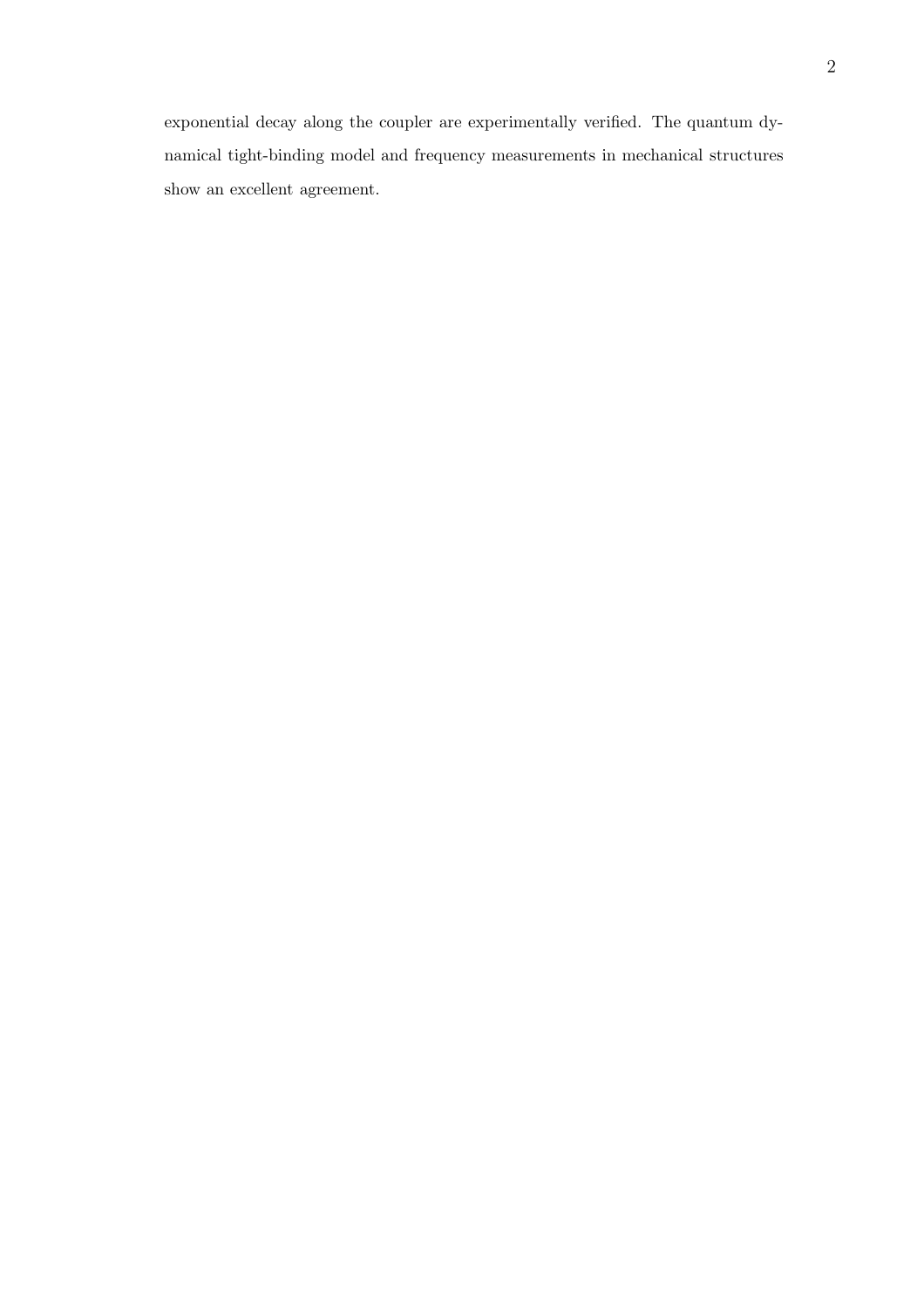#### I. MAIN

The determination of the electronic band structure in crystalline materials is one of the most important problems in solid-state physics. Fortunately, in many cases, the electrons of a crystal are strongly attached to the atoms in the grid and consequently the band structure can be calculated easily. This fact is captured by the tight-binding (TB) model in which a very weak interaction with the neighboring atoms is supposed [\[1,](#page-8-0) [2](#page-8-1)]. In the simplest picture of solids, the electronic wave functions of interacting atoms are expanded in terms of wave functions of isolated atoms, i.e. individual atomic orbitals. When the atomic nuclei are located at the sites of a periodic mesh, the corresponding expansion coefficients are given by discrete plane waves of quasi-momentum  $k$ , in compliance with Bloch's theorem. It is important to note that this expansion obeys exclusively the symmetry of the atomic array, and does not incorporate any detail of the coupling between sites. However, when the interaction sets in, only the plane wave expansion above can be associated to a well-defined energy state: it is delocalized throughout the array (the electron does not belong to any particular site) and it determines the energy band structure by means of a dispersion relation  $E(k)$ . The nearest-neighbor TB is then a particular case when the electron can "hop" only between nearest sites and the emergent bandwidth is proportional to the hopping energy or coupling. This model gives good quantitative results in many cases and can be combined with other models to improve the results when the TB model is not satisfactory. Interactions with second and higher-order neighbours can also be included. The TB model offers the possibility of understanding metals, insulators, magnets and superconductors [\[3](#page-8-2)]. This model has also been considered as an ideal platform to explore emergent properties of novel materials, such as graphene [\[4,](#page-8-3) [5](#page-8-4)], hexagonal boron nitride [\[6](#page-9-0)], stanene, germanene, silicene, among many others [\[7\]](#page-9-1). Furthermore it can be used to study molecules [\[8\]](#page-10-0). In addition, the TB model has been applied to study the properties of photonic crystals [\[9,](#page-10-1) [10\]](#page-10-2), phononic crystals [\[11](#page-10-3)[–16\]](#page-10-4), 2D electron gasses [\[17](#page-10-5)] and Bose-Einstein condensates in optical lattices [\[18](#page-10-6)]. Moreover, the TB model has been emulated in top-table experiments with microwaves, either with resonators mimicking atomic orbitals [\[19\]](#page-10-7) or with evanescent modes in waveguides [\[20,](#page-10-8) [21\]](#page-10-9). Contrary to these cases, up to now, the area of structured elastic systems has remained open for exploration and application of the TB model. The main difficulty in the study of this area is that the typical coupling between connected vibrating solids is very strong, and has a long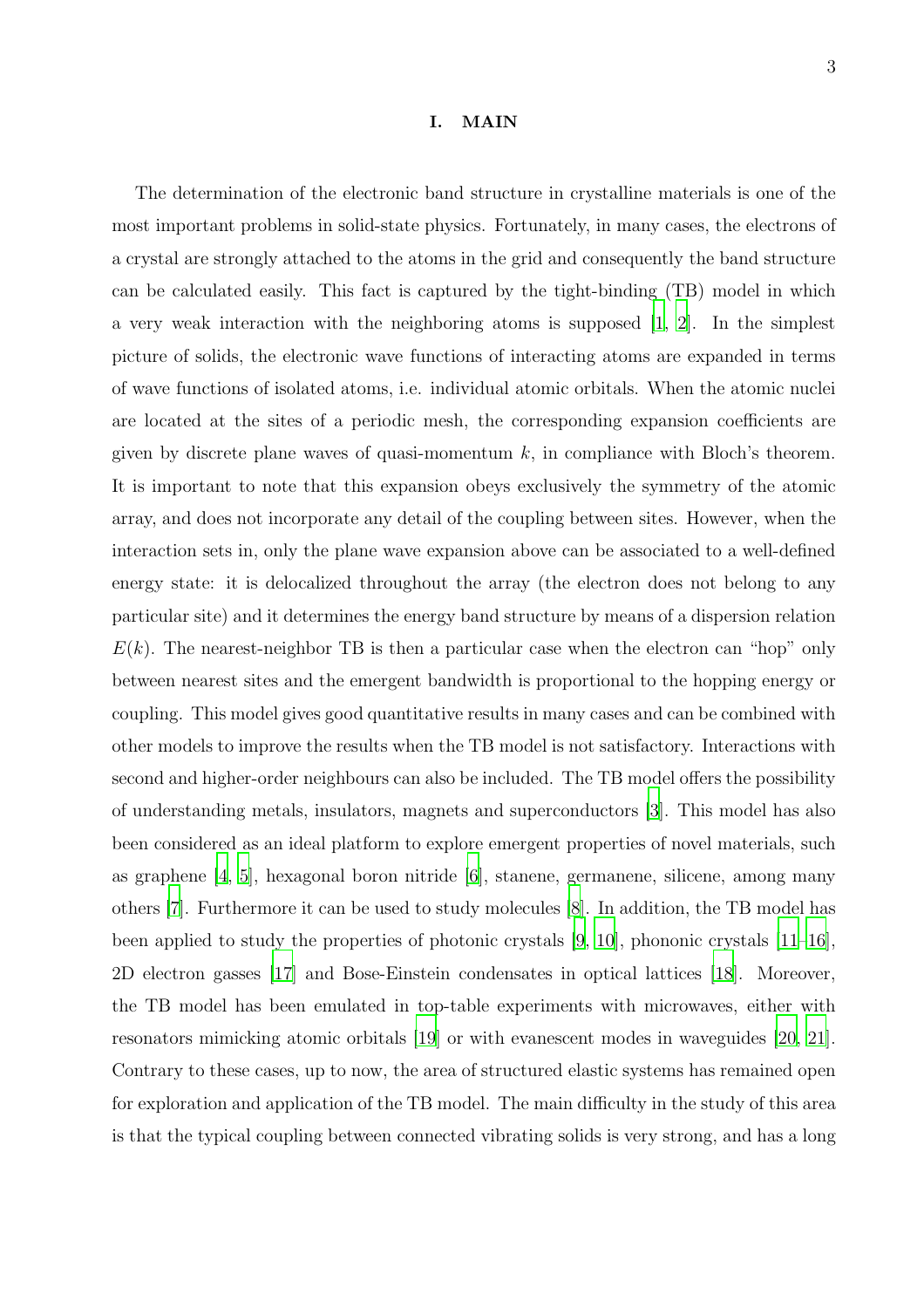range. In this paper, the emulation of evanescent (or weak) couplings via locally periodic structures is presented. The idea is to use the gaps of crystalline mechanical structures that will be taken as couplers. As it is well known, a periodic system, even an elastic one, shows bands and gaps. Therefore connecting a resonator with another one through a locally periodic structure, the resonators will communicate weakly one to each other through the coupler when its resonant frequency lies within the coupler's badgap. The maximum wave amplitude will be located at the position of the resonator and from there, the amplitude will decay exponentially through the coupler [\[22,](#page-10-10) [23](#page-11-0)]. This result is used in order to build a mechanical material with transport through such *trapped states*.

In this work five mechanical vibrating systems, that obey the quantum tight-binding model and emulate a finite *quantum* 1D crystal, are reported. The elastic systems were constructed on aluminum beams and are composed of  $n$  resonators joined by couplers (see Fig. [1\)](#page-4-0). Each coupler is formed by m unit cells of length  $\ell$  and each coupler unit cell is composed of a large cuboid of cross-sectional area  $W \times W$  and length  $\ell - \epsilon$  and two small cuboids of area  $w \times w$  and length  $\epsilon/2$  with  $W, w, \epsilon \ll \ell$  (see Fig. [1](#page-4-0) a, left inset). The resonator also has length  $\ell$ , and is composed of one cuboid of  $W \times W$  and length  $l - \epsilon - d$  and two small cuboids of  $w \times w$  and length  $(d + \epsilon)/2$  (see right inset of Fig. [1](#page-4-0) a). Two couplers of  $M(> m)$  cells are used as terminators to avoid finite size coupler's border effects. The vibrating system can also be understood as a crystal composed by  $n$  supercells (see shadow zone in the beam of Fig. [1\)](#page-4-0). Each system was constructed by machining a solid aluminum piece.

The experimental spectra of the structured rods, for torsional waves, corresponding to two up to six artificial elastic atoms or supercells are shown in Fig. [1](#page-4-0) b. These spectra were measured using acoustic resonant spectroscopy exciting at the position of one resonator and detecting at the position of other resonator. In this figure the spectra show the emergence of a band, located within the second bandgap of the coupler, as the number of supercells increases. As it can be seen the band emerges symmetrically approximately at 26450 Hz, the frequency of a single artificial elastic atom. Each band is formed by well resolved Breit-Wigner line shapes with a number of resonances given by the number of artificial elastic atoms. The width of the band is approximately 150 Hz and it is possible to notice that the level spacings at the borders of the band are smaller than the level spacings at the center of the band, in agreement with the energy spectrum of a 1D atomic crystal.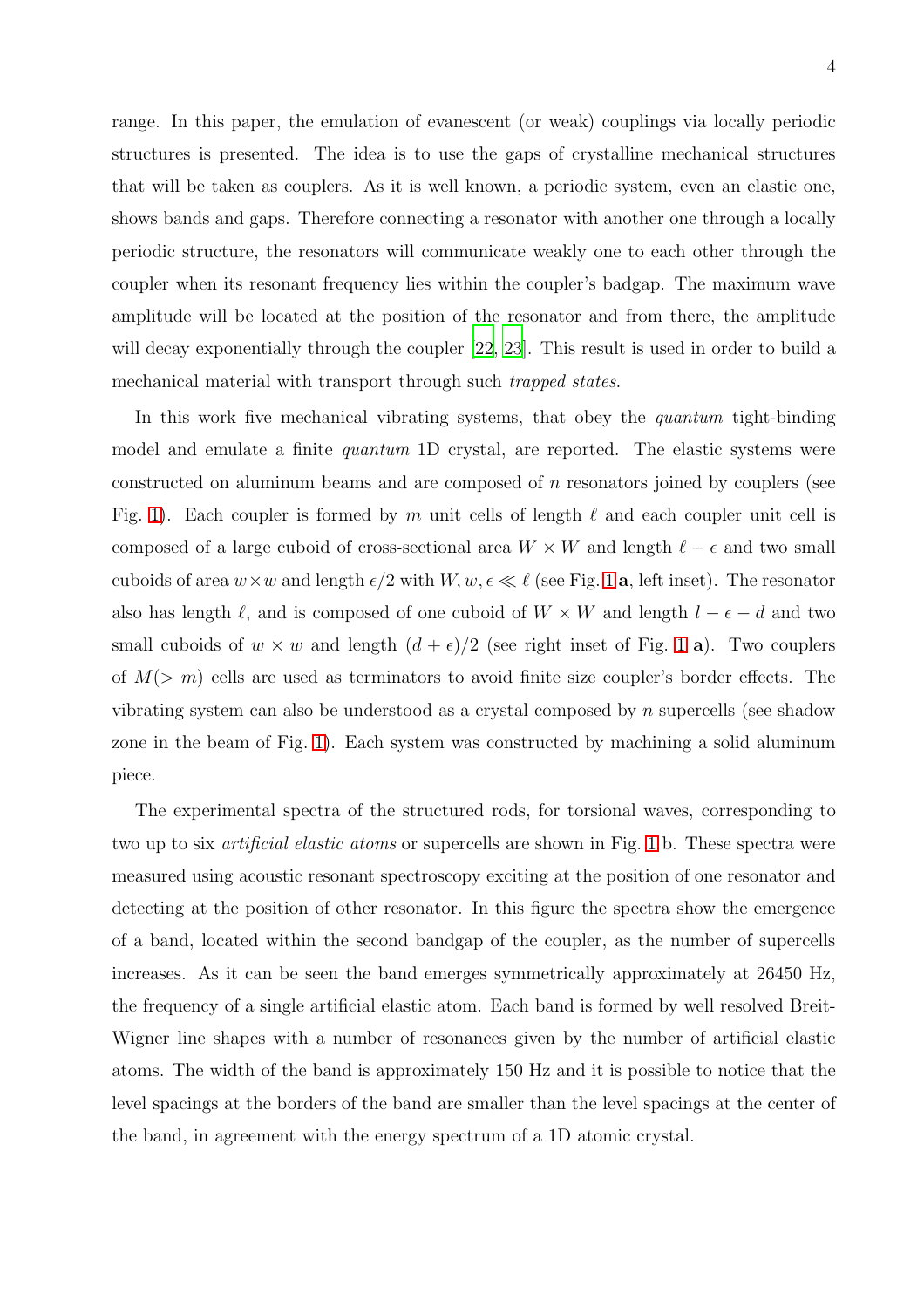

<span id="page-4-0"></span>FIG. 1. Schematic representation of the system constructed and the distribution of the frequency levels. a, Bottom: Setup used to characterize the vibrations of the elastic structures with acoustic resonant spectroscopy. The setup is composed by a workstation, a vector network analyzer (Anritsu MB-4630B), a high-fidelity audio amplifier (Cerwin-Vega CV-2800), and two electromagnetic-acoustic transducers. Middle: the elastic structure to be characterized; it corresponds to two coupled resonators. The shadow zone indicate a supercell. Top left: detailed view of the unit cell of the coupler; it is composed by three cuboids: the central one with length  $\ell - \epsilon = 92$  mm, width and height W=12.7 mm and two identical small cuboids, of length  $\epsilon/2=4$  mm width and height  $w = 8.7$  mm, at both ends. Top right: a resonating cell, composed by three cuboids, is shown. The central cuboid has length  $\ell - \epsilon - d = 55.2$  mm, width and height  $W=12.7$  mm and two identical small cuboids, of length  $(d + \epsilon)/2=22.4$  mm width and height  $w = 8.7$  mm, at both ends. b, From top to bottom measured spectra of the emergent band for the beams with 2, 3, 4, 5 and 6 supercells. The results of the tight-binding model are indicated by the vertical (red) lines.

In Fig. [2,](#page-5-0) top left (top right, bottom left, bottom right) the measurements of the absolute value of the torsional wave amplitudes, as a function of the position, for the elastic structure with three (four, five, six) coupled resonators are shown. Each wave amplitude has a one-toone correspondence with each frequency level in the emergent band of Fig. [1.](#page-4-0) The obtained data were recorded by moving the detector along the beam; only two thirds of the total length of the structure were measured to avoid the saturation of the detector by the exciter's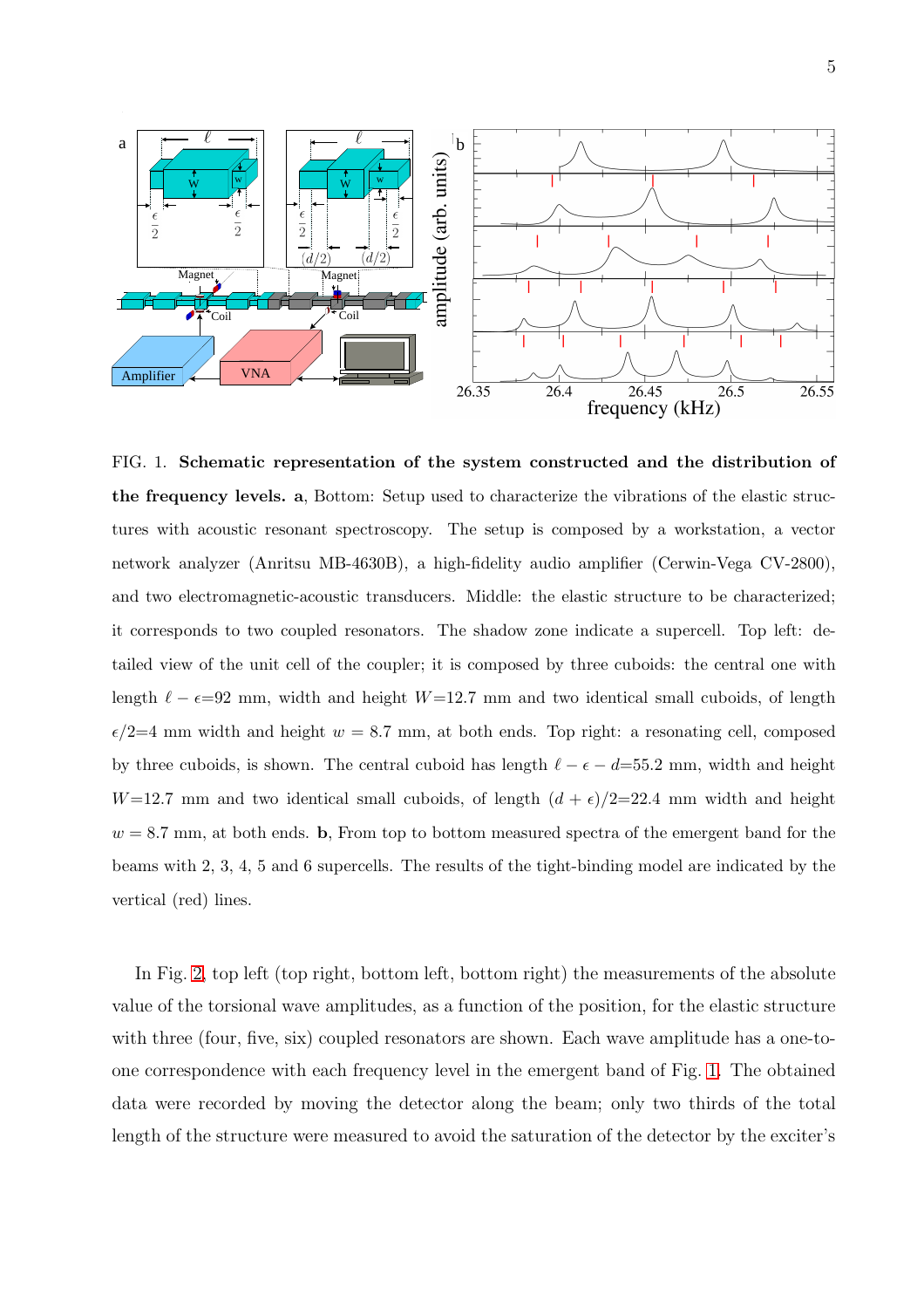

<span id="page-5-0"></span>FIG. 2. Experimental vs. FEM vs. TB model wave amplitudes. The absolute values of the torsional wave amplitudes, as function of the position, for the structured system with three, four, five and six coupled resonators are given in a, b, c and d, respectively. The experimental and TB model results are given by dots and the continuous lines, respectively. In the upper part of each plot an amplification of the deformations of the elastic structure, obtained with finite elements, around two consecutive resonators, is shown. The color scale show the maxima (minima) of the deformations in red (blue). In descending order the amplitudes correspond to levels in the emergent band with frequencies **a**,  $f_1 = 26472$  Hz,  $f_2 = 26544$  Hz and  $f_3 = 26613$  Hz. **b**,  $f_1 = 26461$  Hz,  $f_2$  = 26512 Hz,  $f_3$  = 26574 Hz and  $f_4$  = 26622 Hz. c,  $f_1$  = 26455 Hz,  $f_2$  = 26492 Hz,  $f_3$  = 26543 Hz,  $f_4$ =26592 Hz and  $f_5$ =26628 Hz, and d,  $f_1$ = 26451 Hz,  $f_2$ = 26480 Hz,  $f_3$ = 26520 Hz,  $f_4$ = 26565 Hz,  $f_5$ = 26604 Hz and  $f_6$ = 26631 Hz, respectively.

magnetic field. Note that the experimental wave amplitudes are localized at the position of the resonators and that they show an exponential decay in the couplers. This is characteristic of states associated to frequencies in the bandgap and are compatible with the case of electrons strongly bounded to their atoms (tight-binding electrons). This fact is in agreement with the wave amplitudes obtained from the finite element numerical calculation in which the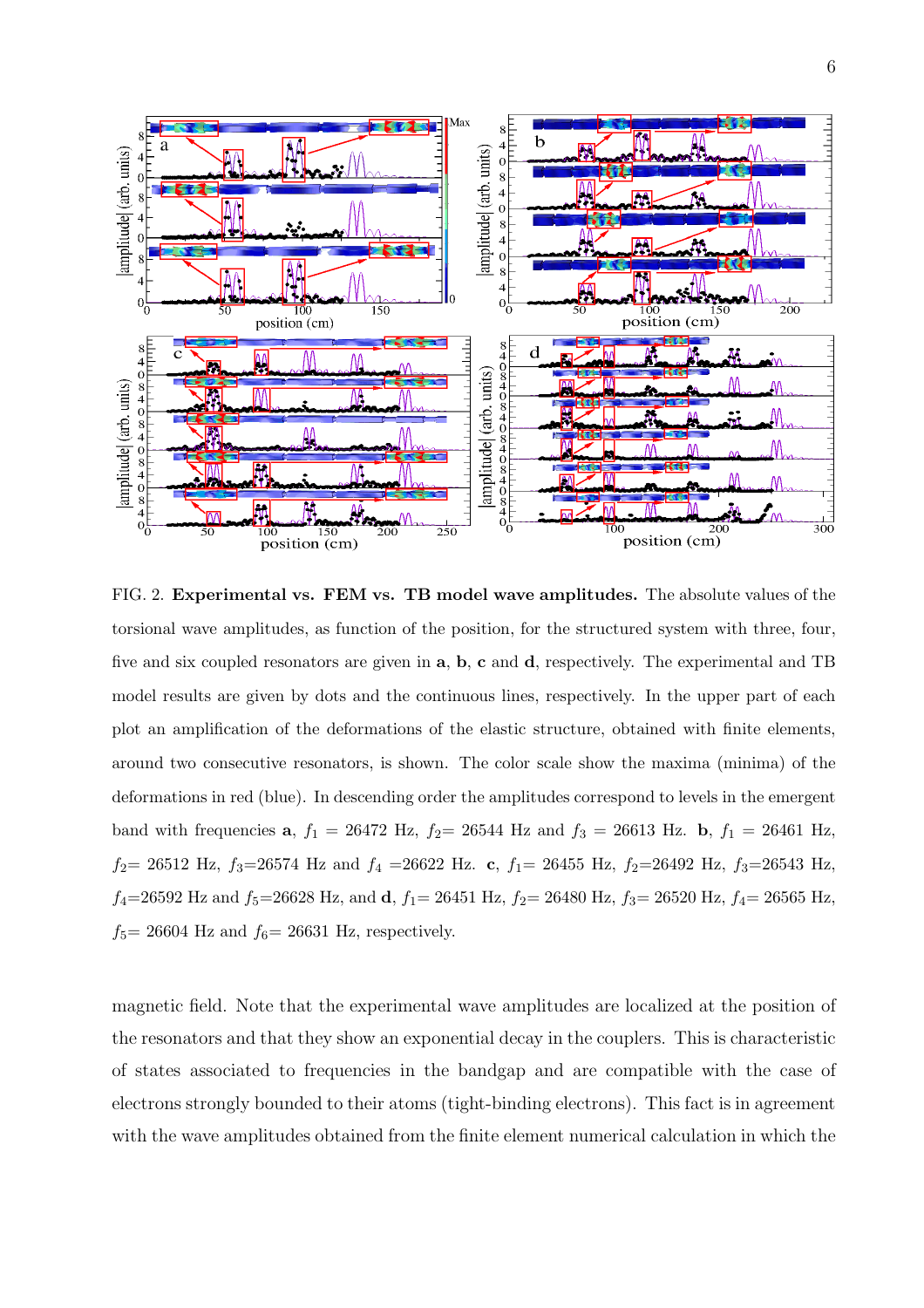deformations of the structured beam can be seen mainly localized at the resonator positions.

The experimental results given in Figs. [1](#page-4-0) and [2](#page-5-0) allow us to use the tight-binding approximation,  $\dot{a}$  la quantum mechanics, to calculate the torsional spectrum of the elastic crystal. In other words, a mechanical system which can be described by the Anderson model was built. The basis of the mechanical TB model will be formed by the torsional wave amplitudes  $\{\phi_n(x)\}\$ , localized at the position of the defect, with frequency  $f_n$  lying inside a gap of the coupler, associated to each isolated supercell on site n (see Fig. [3](#page-9-2) a). The torsional wave amplitude  $\theta(x)$  of the elastic crystal, as function of position, can be expanded in terms of the basis as

$$
\theta(x) = \sum_{n} A_n \phi_n(x). \tag{1}
$$

Then the tight-binding model for the 1D elastic crystal can be written as

<span id="page-6-0"></span>
$$
-CA_{n-1} + f_n A_n - CA_{n+1} = f A_n,
$$
\n(2)

where,  $f_n$ , is the resonant frequency of one isolated supercell on site n; C is the coupling coefficient between nearest neighbor resonators, which depends also on the properties of the coupler. The resonant frequency of the complete crystal will be  $f$ . This is the simplest TB model, since it assumes only nearest-neighbor couplings that are identical for all resonators. Its generalization to more complex situations including second neighbours, as well as 2D and 3D systems, is straightforward. We should note that this model is dynamically equivalent to the quantum-mechanical case, and it differs from the mass-spring tight-binding model (previously considered, [\[24\]](#page-11-1)), since the latter has  $\omega^2$ , instead of f, being  $\omega$  the angular frequency. Thus f,  $f_n$ ,  $\phi_n$  and C in the model given in Eq. [\(2\)](#page-6-0) for mechanical waves take the role of the energy, the site energy, the orbital, and the hopping in the quantum TB model, respectively. The model represented in Eq. [\(2\)](#page-6-0) has two free parameters, the sitefrequency  $f_n$  and the mechanical hopping C. Physically  $f_n$  roughly corresponds to the resonant frequency of the isolated resonator whereas  $C$  is related to the localization length of the wave amplitude of one resonator within the periodic structure. Both values should be determined to generate the TB torsional frequency spectrum for an elastic crystal with an arbitrary number of cells, as those given in Fig. [1.](#page-4-0) The values of  $f_n$  and C were obtained from the numerical calculations, made with the transfer matrix method, for a structure with two coupled resonators (Fig. [3](#page-9-2) b). In this case the TB model gives two solutions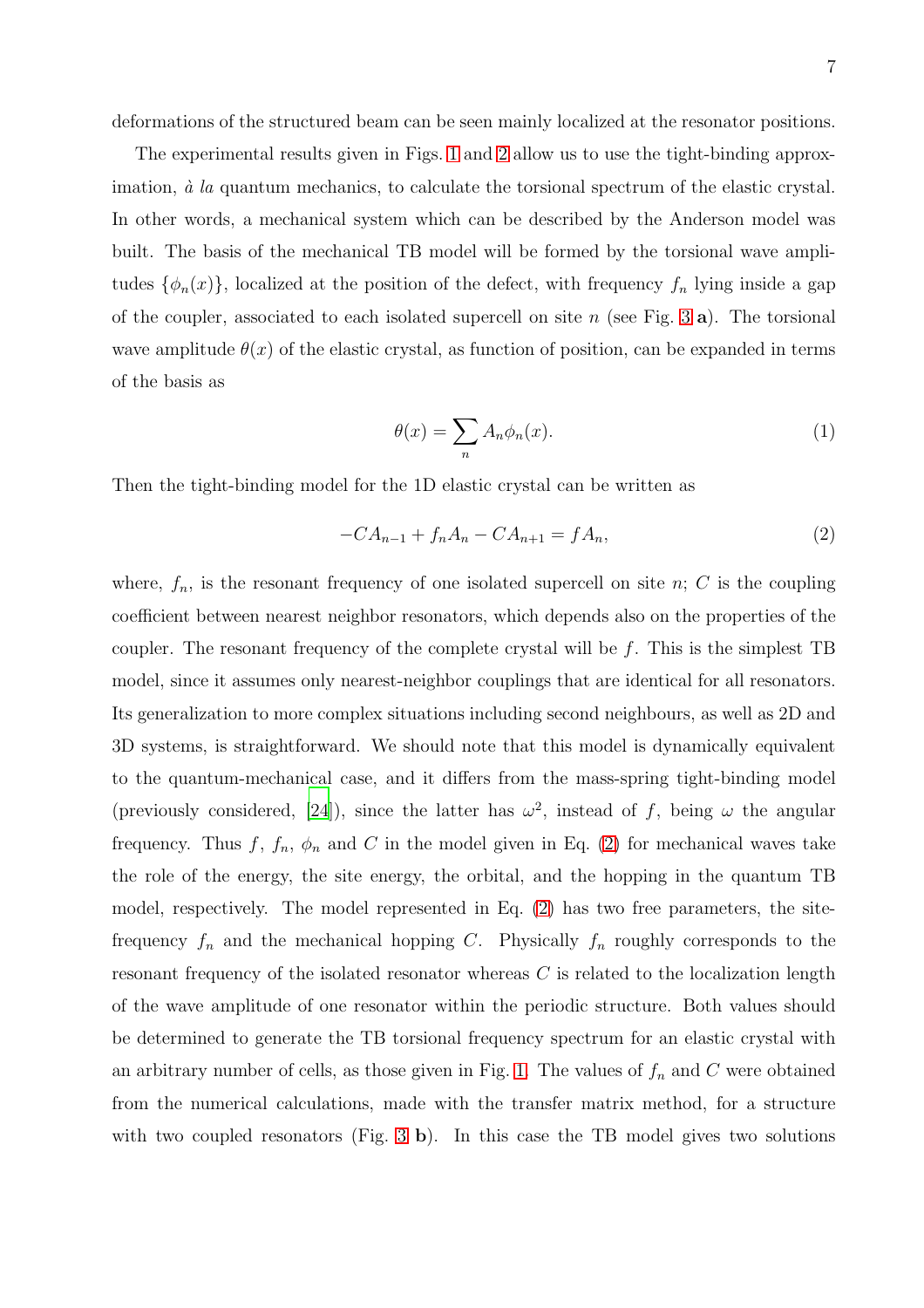$f_{\pm} = f_0 \pm C$ , thus giving the site-frequency  $f_0$  and the mechanical hopping. Figure [3](#page-9-2) c gives the ratio  $r$  between the total maximum and the central local maximum of the symmetric wave amplitude of Fig. [3](#page-9-2) b, a measure related to the localization length for the two resonators case, as a function the number of cells of the coupler. The level splitting  $\Delta f = 2C$  is also given in Fig. [3](#page-9-2) c. As it can be seen in the same figure, the localization (level splitting) increases (decreases) as the number of cells in the coupler increases and that both quantities roughly show an exponential behavior. One can also notice that the slope of the level splitting is approximately minus twice the slope of the ratio  $r$  since the level repulsion can be understood as the overlap of two wave amplitudes of the basis located at different sites. In Fig. [3](#page-9-2) c the emergent band, appearing around 25.89 kHz is given as function of number of supercells. As it can be seen the results obtained with the tight-binding model agree with those obtained with the transfer matrix method. It is possible to observe, that the frequency levels split symmetrically around of the level of frequency  $f_0$  in contrast with other elastic crystals studied in the literature [\[25\]](#page-11-2) whose levels are distributed asymmetrically towards one side of the first frequency level. This figure shows that the spectrum of the elastic crystal constructed here is completely analog to a spectrum of an 1D atomic crystal since the resonators interact through the bandgap of the couplers. When considering an ideal elastic crystal, constructed from an infinite number of supercells (see figure [1\)](#page-4-0), it is possible to obtain the dispersion relation of the crystal. The wave amplitude on site  $n$  is written as a plane wave,  $A_n = e^{-inka}$ , where a is the distance between consecutive sites on the elastic crystal and  $k$  is the wave number. The dispersion relation

$$
f = f_0 - 2C\cos(ka),\tag{3}
$$

is the same as that of a 1D cristal of tightly bound electrons. This dispersion relation is shown in Fig. [3](#page-9-2) e); one can notice that the emergent band of the locally periodic system of n supercells, Fig. [3](#page-9-2) d), is completely contained inside the limits of the dispersion relation,  $f_0 \pm 2C$ , of the ideal elastic crystal. The group velocity can be obtained directly from the dispersion relation and it implies that, at the bottom of the band, there are free mechanical quasiparticles analog to the free electrons in an 1D atomic crystal. In the mechanical case the quasiparticles have effective mass  $m_{\text{eff}} = \frac{1}{2Ca^2}$ .

In summary: in this article it was shown that it is possible to emulate tightly bound electrons in an atomic crystal using mechanical waves. This was possible thanks to the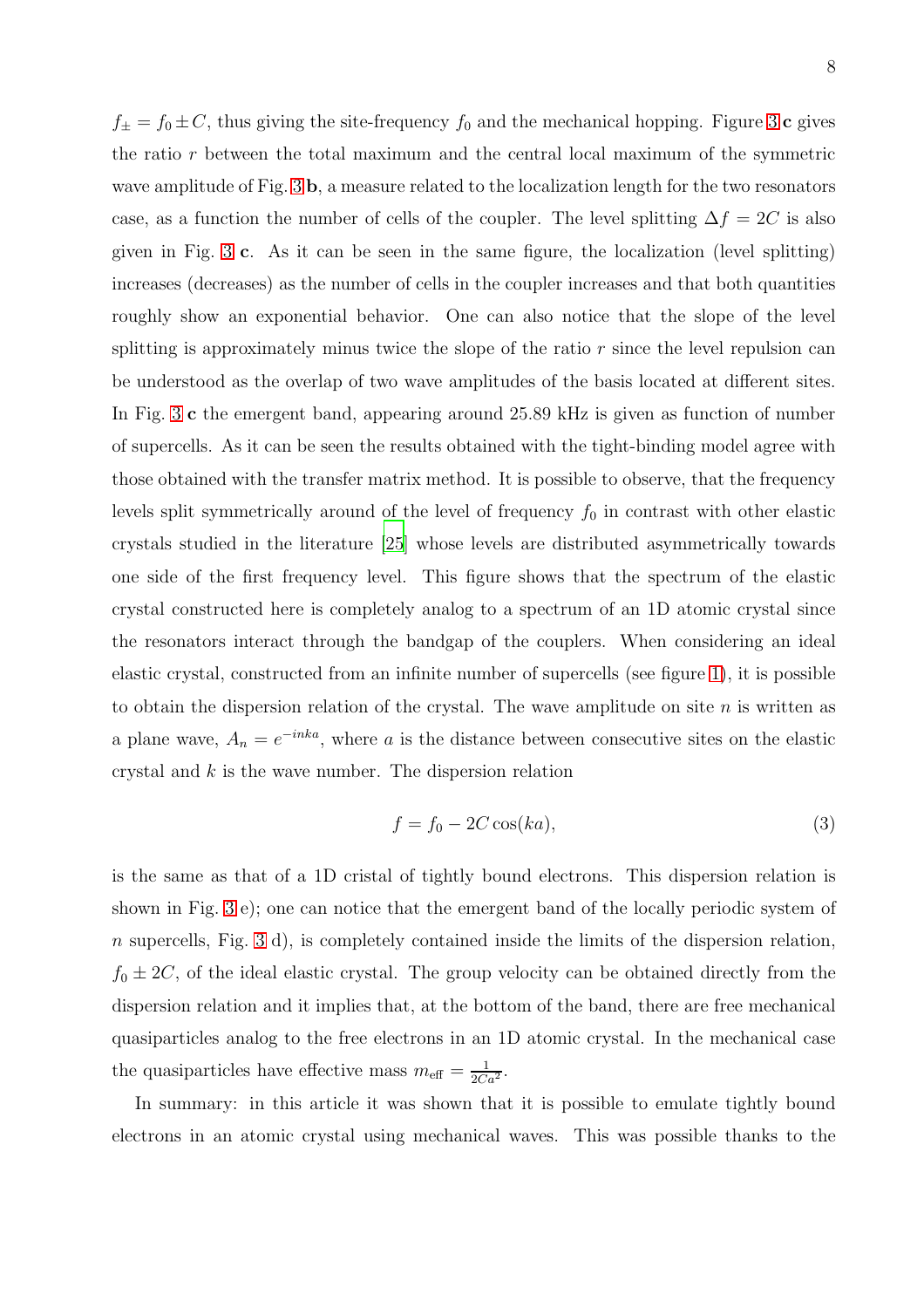design of an elastic crystal composed of resonators joined with couplers in such a way that the levels associated with the resonators lie within the coupler's bandgap. A generalization of resonant acoustic spectroscopy was used to measure the spectra and wave amplitudes of the artificial elastic crystals. The results obtained experimentally are well reproduced by quantum tight-binding model. A complete analogy between the quantities used in the quantum model appear in the mechanical system: the on-site frequency, the mechanical hopping, the mechanical orbitals, the "frequency" levels, quasi-particles and an effective mass. The envelope of the atomic orbitals and the dispersion relation can also be obtained. The mechanical systems reported here can be easily generalized to more complex quantum systems in 2D or 3D, such as molecules or graphene among many others. For obvious reasons, this gives the possibility of analyzing problems that cannot be studied easily in atomic systems due to experimental limitations, with the advantages and challenges of the macroscopic systems used. The mechanism described here allows to create mechanical materials that have the features of a quantum crystal. It also opens the door to the study of some quantum properties using mechanical waves although the results presented here are novel and have their value by themselves. The previous statements are supported by the fact that coupling engineering in structured mechanical systems is flexible enough to introduce length deformations that generalize simple periodic configurations. The realization of evanescent couplings extends well beyond the mathematical abstraction of Wannier functions [\[26,](#page-11-3) [27\]](#page-11-4) and the limitations of electronic transport in traditional solids.

- <span id="page-8-0"></span>[1] Kittel, C. *Introduction to Solid State Physics* (Wiley, 2005).
- <span id="page-8-1"></span>[2] Ashcroft, N. W. & Mermin, N. D. *Solid State Physics* (Hold, Reinhart & Winston, 1976).
- <span id="page-8-2"></span>[3] Goringe, C. M., Bowler, D. R. & Hernández, E. Tight-binding modelling of materials. *Rep. Prog. Phys.* 60, 1447-–1512 (1997).
- <span id="page-8-3"></span>[4] Neto, A. H. C., Guinea, F., Peres, N. M. R., Novoselov, K. S. & Geim, A. K. The electronic properties of graphene. *Rev. Mod. Phys.* 81, 109–162 (2009).
- <span id="page-8-4"></span>[5] Naumis, G. G., Barraza-Lopez, S., Oliva-Leyva, M. & Terrones, H. Electronic and optical properties of strained graphene and other strained 2D materials: a review. *, Rep. Prog. Phys.* 80, 1–62 (2017).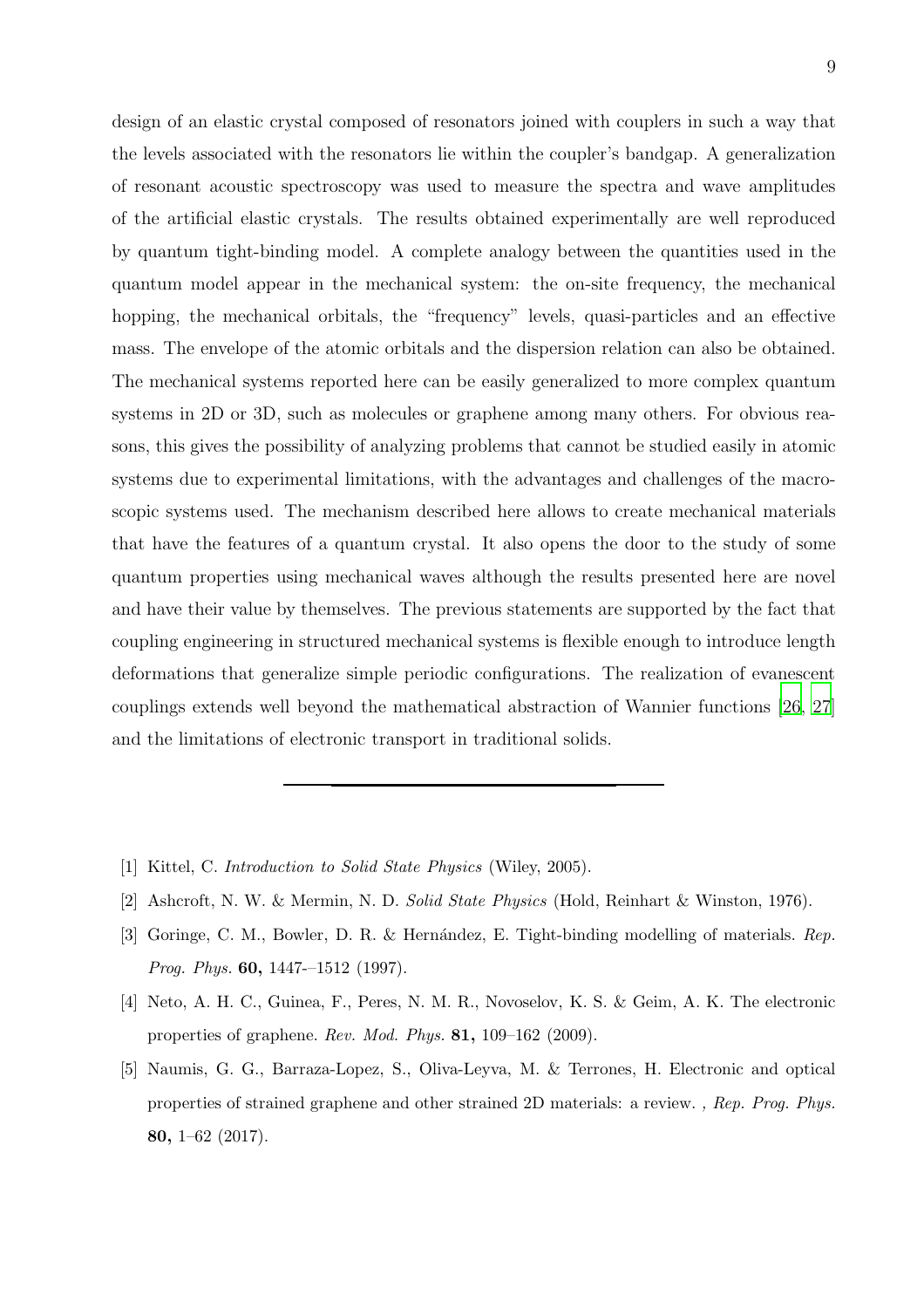

<span id="page-9-2"></span>FIG. 3. Wave amplitudes, level repulsion and dispersion relation of the emergent crystal. a, Torsional wave amplitude  $\phi_n(x)$ , obtained with the transfer matrix method, as function of the position for a locally periodic beam with a resonator on site  $n$ . The longitudinal section of the elastic structure is shown in the lower part (red color). The exponential decay is shown in the inset. b, Numerical wave amplitude  $\theta(x)$  (absolute value) as a function of the position obtained with the transfer matrix method, for a a locally periodic beam with two coupled resonator. **c**, Vertical left axis: level spacing as a function of the number of cells of the coupler. Vertical right axis: ratio  $\theta(x_1)/\theta(x_0)$  where  $x_0$  corresponds to the position central of the local maximum between both defects, while  $x_1$  is the position of the global maximum.  $\mathbf d$ , Normal mode frequencies of the emergent band, as a function of the number of supercells, calculated with the tight-binding model (circles) and with the transfer matrix method (crosses). e, Dispersion relation of the mechanical crystal. The emergent band in d lies within the region limited by dispersion relation.

- <span id="page-9-0"></span>[6] Zhao, K., Zhao, M., Wang, Z. & Fan, Y. Tight-binding model for the electronic structures of SiC and BN nanoribbons. *Phys. E* 43, 440–445 (2010).
- <span id="page-9-1"></span>[7] Hattori, A. et al. Edge states of hydrogen terminated monolayer materials: silicene, germanene and stanene ribbons. *J. Phys.: Condens. Matter* 29, 1–10 (2017).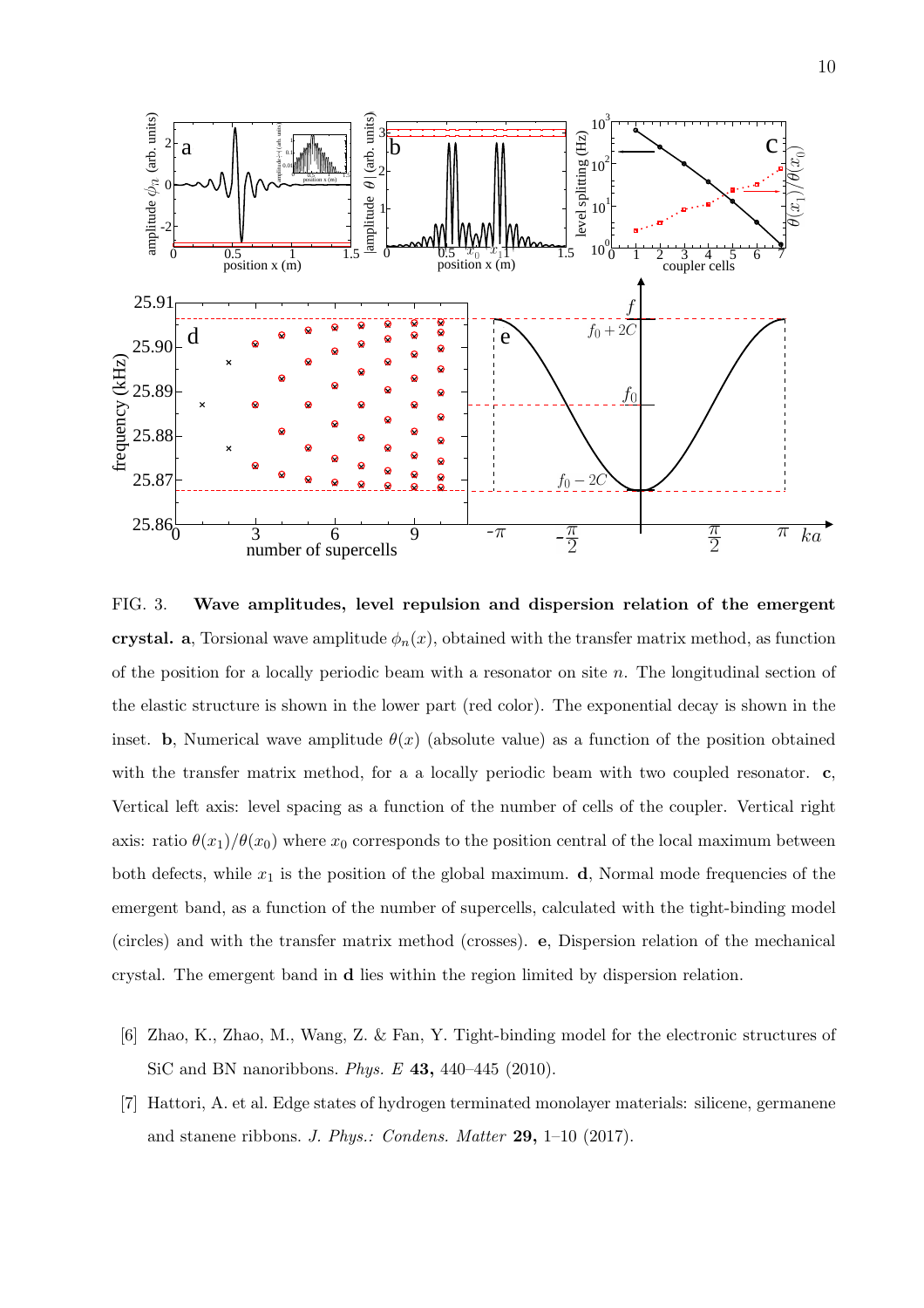- <span id="page-10-0"></span>[8] Pastawski, H. M., Torres, L. E. F. F. & Medina, E. Electron–phonon interaction and electronic decoherence in molecular conductors. *Chem. Phys.* 281, 257–278 (2002).
- <span id="page-10-1"></span>[9] Bayindir, M., Temelkuran, B. & Ozbay, E. Tight-Binding Description of the Coupled Defect Modes in Three-Dimensional Photonic Crystals. *Phys. Rev. Lett.* 84, 2140–2143 (2000).
- <span id="page-10-2"></span>[10] Yablonovitch, E. Photonic band-gap structures. J. Opt. Soc. Am. *J. Opt. Soc. Am.* 10, 283– 295 (1993).
- <span id="page-10-3"></span>[11] Mattarelli, M., Secchi, M. & Montagna, M. Phononic crystals of spherical particles: a tight binding approach. *J. Chem. Phys.* 139, 174710 (2013).
- [12] Sainidou, R., Stefanou, N. & Modinos, A. Linear chain of weakly coupled defects in a threedimensional phononic crystal: A model acoustic waveguide. *Phys. Rev. B* 74, 172302 (2006).
- [13] Kushwaha, M. S., Halevi, P., Dobrzynski, L. & Djafari-Rouhani, B. Acoustic band structure of periodic elastic composites. *Phys. Rev. Lett.* 71, 2022–20025 (1993).
- [14] Sigalas, M. M. & Economou, E. N. Band structure of elastic waves in two dimensional systems. *Solid State Commun.* 86, 141–143 (1993).
- [15] Munday, J. N., Brad Bennett, C. & Robertson, W. W. Band gaps and defects modes in periodically structured waveguides. *J. Acoust. Soc. Am.* 112, 1353–1358 (2002).
- <span id="page-10-4"></span>[16] Khelif, A. et al. Trapping and guiding of acoustic waves by defect modes in a full-band-gap ultrasonic crystal. *Phys. Rev. B* 68, 214301 (2003).
- <span id="page-10-5"></span>[17] Singha, A. et al. Two-Dimensional Mott-Hubbard Electrons in an Artificial Honeycomb Lattice. *Science* 332, 1176–1179 (2011).
- <span id="page-10-6"></span>[18] Kraemer, M., Menotti, C., Pitaevskii, L. & Sandro, S. Bose-Einstein condensates in 1D optical lattices: compressibility, Bloch bands and elementary excitations. *Eur. Phys. J. D* 27, 247–261 (2003).
- <span id="page-10-7"></span>[19] Poli, Ch., Bellec, M., Kuhl, U., Mortessagne, F. & Schomerus, H. Selective enhancement of topologically induced interface states in a dielectric resonator chain. *Nat. Commun.* 6, 1–5 (2015).
- <span id="page-10-8"></span>[20] Bittner, S. et al. Bound states in sharply bent waveguides: Analytical and experimental approach. *Phys. Rev. E* 87, 042912 (2013).
- <span id="page-10-9"></span>[21] Rivera-Mociños, E. and Sadurní, E. Inverse lattice design and its application to bent waveguides. *J. Phys. A: Math. Theor.* 49, 175302 (2016).
- <span id="page-10-10"></span>[22] Morales, A., M´endez-S´anchez, R. A. & Flores, J. Topological defects in 1D elastic waves. *Phys.*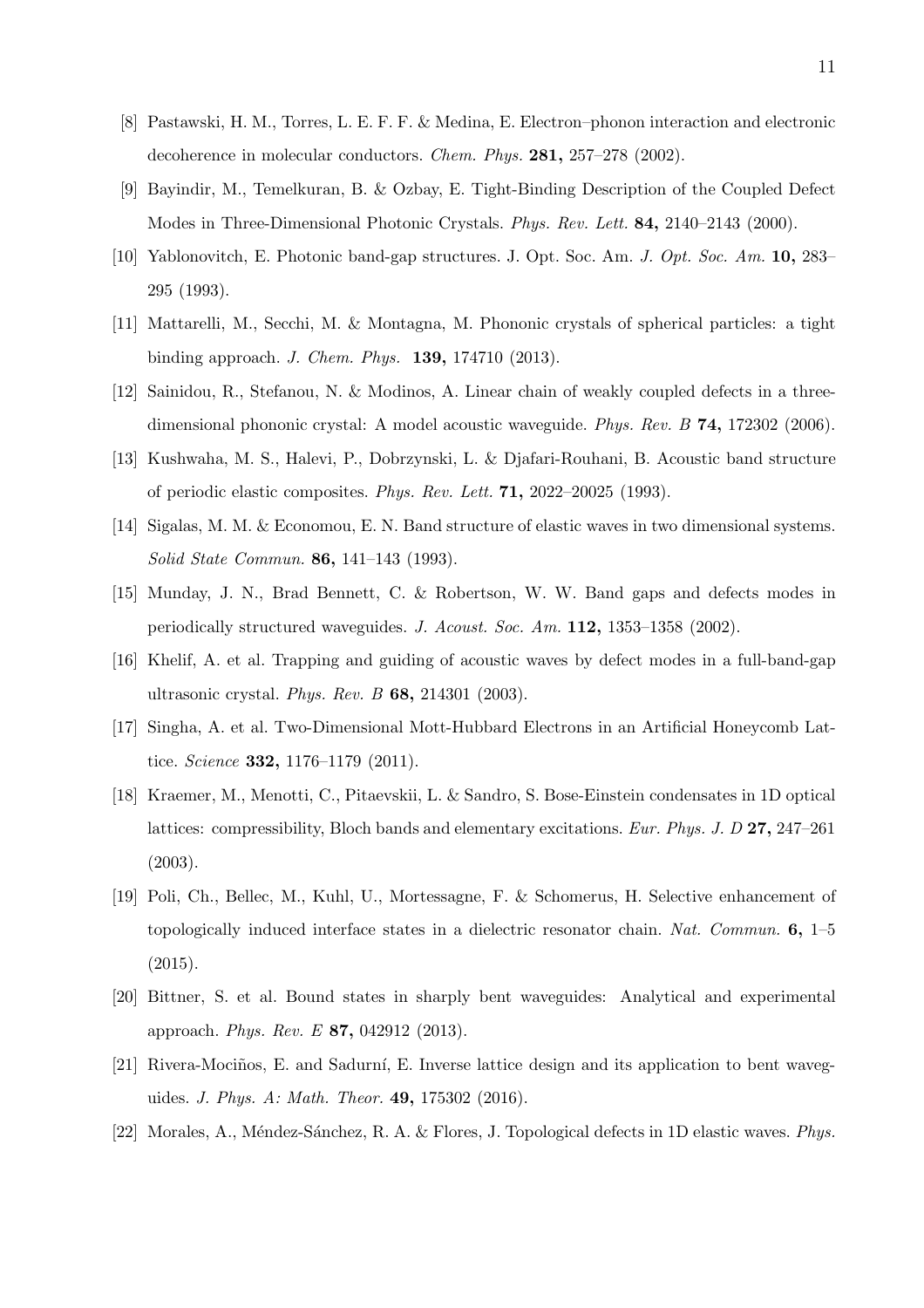*E* 19, 289–291 (2003).

- <span id="page-11-0"></span>[23] Ram´ırez-Ram´ırez, F. et al. Emmulating Tunneling with elastic vibrating beams. *Progress in Electromagnetics Research Symposium (PIERS-Toyama)*, 410–413 (2008).
- <span id="page-11-1"></span>[24] Marco*š*, P. & Soukoulis, C. M. *Wave propagation: from electrons to photonic crystals and left-handed materials*. (Princeton University Press, 2008)
- <span id="page-11-2"></span>[25] Morales, A., Flores, J., Gutiérrez, L. & Méndez-Sánchez, R. A. Compressional and torsional wave amplitudes in rods. *J. Acoust. Soc. Am.* 112, 1961–1967 (2002).
- <span id="page-11-3"></span>[26] Marzari, N., Mostofi, A. A., Yates, J. R., Souza, I., & Vanderbilt D. Maximally localized Wannier functions: Theory and applications, Rev. Mod. Phys. 84, 1419–1475 (2012).
- <span id="page-11-4"></span>[27] Romano, M. C., Vellasco-Gomes, A., & Bruno-Alfonso A. Wannier functions and the calculation of localized modes in one-dimensional photonic crystals, J.Opt. Soc.Am. B 35, 826–834 (2018).
- <span id="page-11-5"></span>[28] Morales, A., Gutiérrez, L. & Flores, J. Improved eddy current driver detector for elastic vibrations. *Am. J. Phys.* 69, 517–522 (2001).
- <span id="page-11-6"></span>[29] Makarov, N. M., Rodriguez, F. P. & Yampolovskii, V. Electromagnetic Excitation of Sound in Metals in the Nonlinear Anomalous Skin Effect. *Zh. Eksp. Teor. Fiz.* 94, 368–379 (1988).
- <span id="page-11-7"></span>[30] Franco-Villafañe, J. A. et al. Acoustic resonance spectroscopy for the advanced undergraduate laboratory. *Eur. J. Phys.* 33, 1761—1769 (2012).
- <span id="page-11-8"></span>[31] Arreola-Lucas, A., Franco-Villafañe, J. A., Báez, G. & Méndez-Sánchez, R. A. In-plane vibrations of a rectangular plate: plane wave expansion modelling and experiment. *J. Sound. Vib.* 342, 168–176 (2015).
- <span id="page-11-9"></span>[32] Arreola-Lucas, A. et al. Experimental Evidence of Rainbow Trapping and Bloch Oscillations of Torsional Waves in Chirped Metallic Beam. *Sci. Rep.* 9, 1–13 (2019).

## ACKNNOWLEDGEMENTS

This work was supported by DGAPA-UNAM under project IN109318 and by CONACYT under projects 284096 and AI-S-33920. FRR acknowledges a fellowship from CONACYT. The authors acknowledge the kind hospitality of Centro Internacional de Ciencias A. C. for group meetings frequently celebrated there and for space to locate the laboratory of waves and materials where part of the experiments were performed. We would like to thank Elisa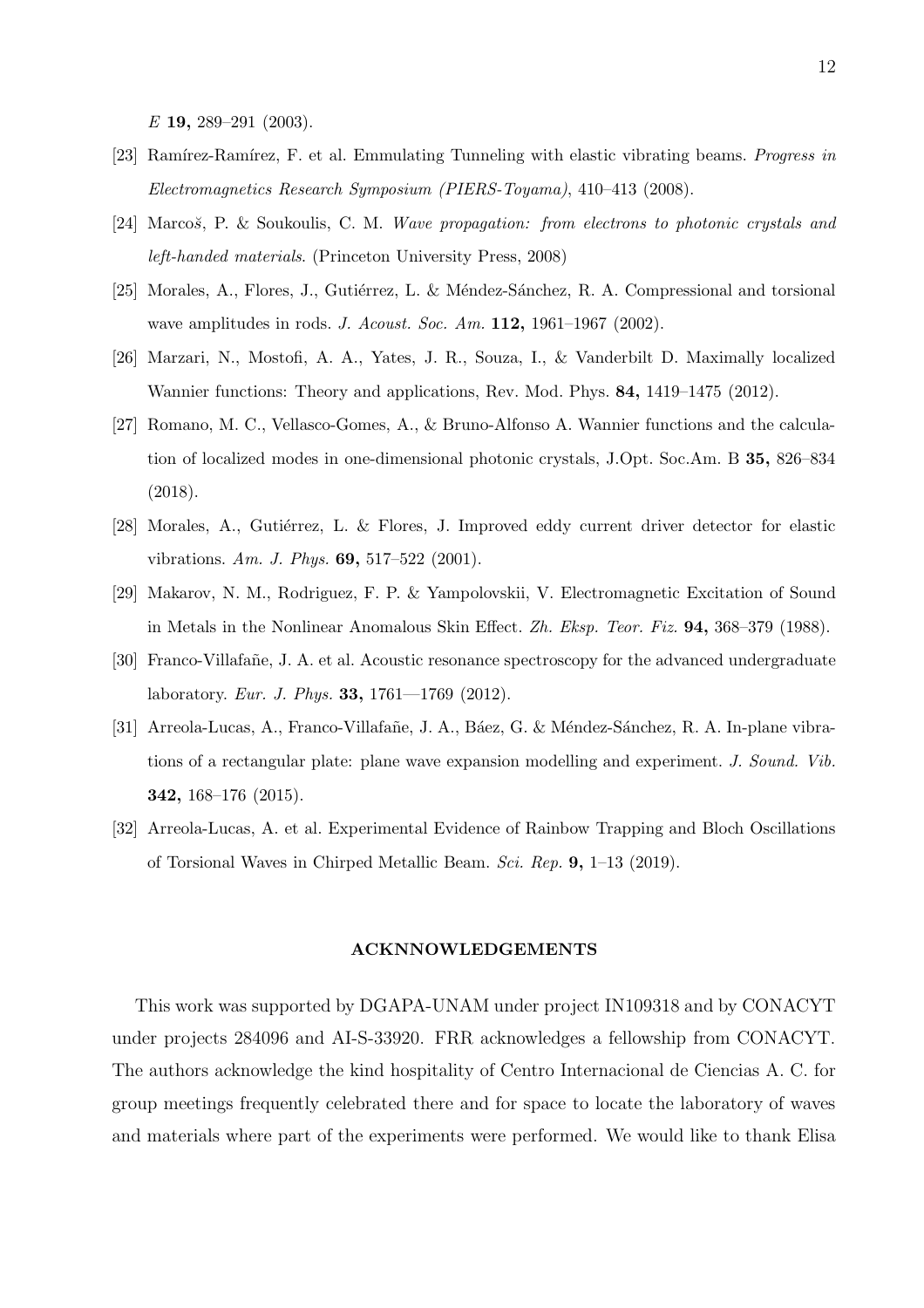Guillaumin for invaluable comments.

#### AUTHOR CONTRIBUTIONS

E.S., G.B. and R.A.M.-S. conceived the project. F.R.-R. performed the experiment with acoustic resonant spectroscopy, figures 1-3 and carried out the numerical simulations with TB model, with COMSOL and with the transfer matrix method. E. F.-O. autimatized the setup and helped with the measurements. G.B., F.R.-R. and R.A.M.-S. designed and directed the experiment and wrote the main parts of the text. All authors participated in discussions of results and helped improve the manuscript.

#### COMPETING INTERESTS

The authors declare no competing interests.

## METHODS

### A. Acoustic resonant spectroscopy

This technique is used to measure the mechanical vibration spectra for any elastic system and the setup is given in Fig. [1.](#page-4-0) The procedure starts with the generation of a harmonic signal, of frequency  $f_0$  in the vector network analyzer (VNA). This signal from the VNA is sent to a high-fidelity audio amplifier (Cerwin-Vega 2800 was used) to increase its power. The output of the amplifier is sent to an acoustic electromagnetic transducer (EMAT) located at the vicinity of the artificial elastic crystals. The EMAT, by electromagnetic induction generates mechanical vibrations in the aluminum piece [\[28](#page-11-5)]. A second EMAT detects the mechanical response of the crystal, at other location the beam, and converts it into a voltage signal. This signal is captured by the VNA. A workstation is used for the automated storage and subsequent analysis of the data of the different measurements. Then  $f_0$  is changed to  $f_0 + \Delta f$  and the procedure is repeated to obtain an spectrum. Since the EMATs are non contacting transducers, the position of has to be taken at maximum amplitude; the latter was obtained from the transfer matrix calculations. The numerical wave amplitudes of Fig. [3](#page-9-2)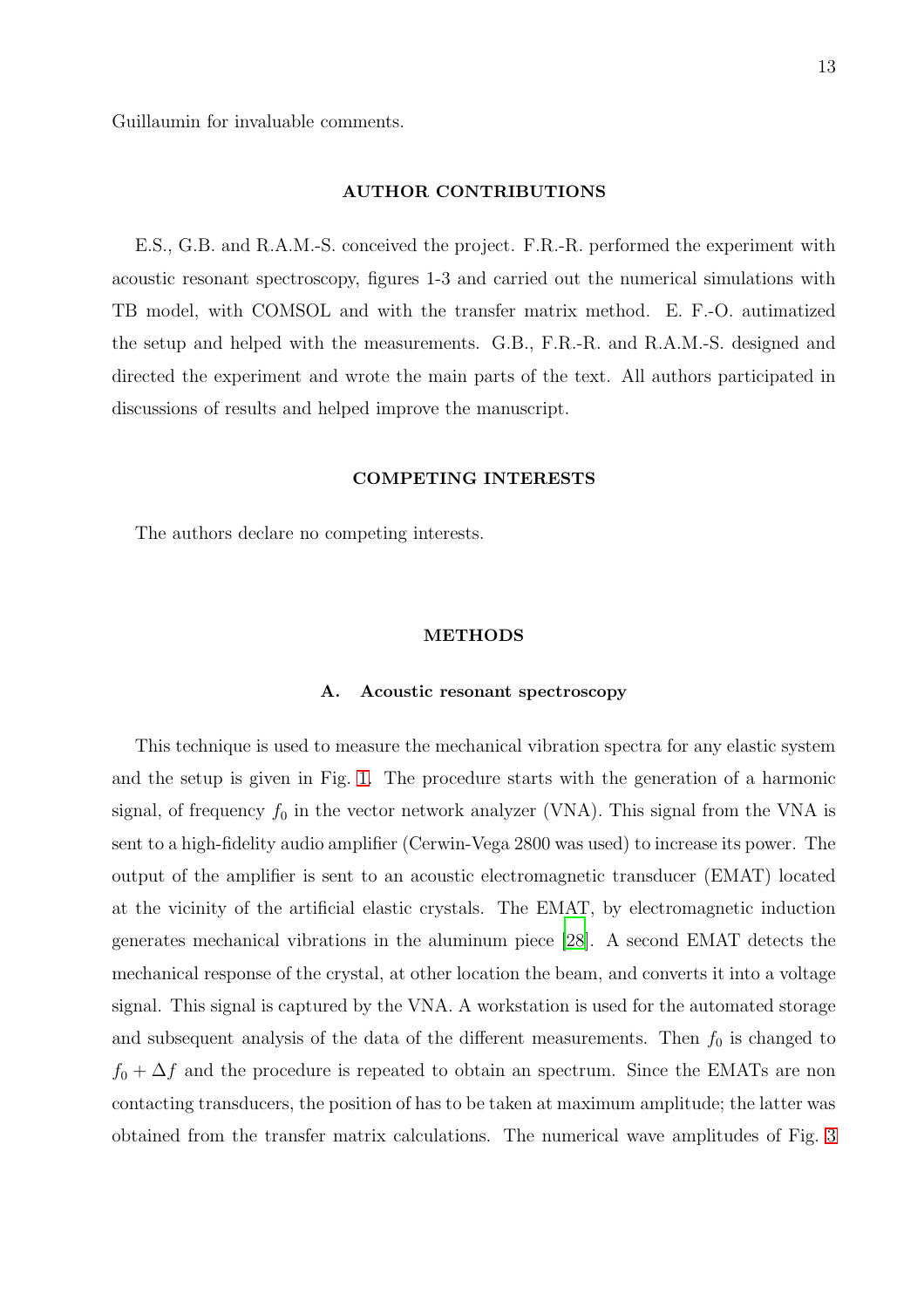allow us to identify the locations of the global maximum and minimum of the torsional vibrations to excite and detect spectrum efficiently; they are located at the edges of the resonators. By moving the EMAT detector along the beam, it is possible measure the wave amplitudes as a function of the position.

## B. Electromagnetic Acoustic transducers (EMATS)

We will first discuss how these devices excite mechanical waves (See Fig. [1\)](#page-4-0). A harmonic current is applied to the EMAT coil and the latter produces a magnetic field, also alternating, which induces eddy currents in the metal of the rod. The interaction, via Lorentz force, between the magnetic field of the magnet and the eddy currents produce a force on the metal [\[29](#page-11-6)]. The same device can be used as a detector: when the metal surface oscillates close to the EMAT's magnet, the magnetic flux through any loop of the paramagnetic metal will change. This, according to Faraday's law, originates an electromotive force in the loops which in turn generates a magnetic field measured by the detector's coil. A deeper explanation of the EMAT operation can be found in Refs. [\[30](#page-11-7), [31\]](#page-11-8).

## C. COMSOL simulations

COMSOL Multiphysics was used to calculate the finite element method simulations of Fig. [2](#page-5-0) with the parameters corresponding to aluminum: Young's module  $E = 68.6$  GPa, Poisson's coefficient  $\nu = 0.33$  and density  $\rho = 2722$  kg m<sup>-3</sup>. Free boundary conditions were imposed and a symmetrical grid was used.

#### D. Transfer Matrix

Lets consider a finite beam along the z-axis consisting of M cuboids of square cross section and side  $w_i$  with  $i = 1, 2, \ldots, M$ . By definition the transfer matrix relates the amplitudes of the plane waves of *i*-cuboid with those of  $(1 + 1)$ -cuboid as

$$
\begin{pmatrix} A_{i+1} \\ B_{i+1} \end{pmatrix} = \frac{1}{2} \begin{pmatrix} \left(1 + \frac{w_i^4}{W_{i+1}^4}\right) e^{ik(z_i - z_{i-1})} & \left(1 - \frac{w_i^4}{W_{i+1}^4}\right) e^{-ik(z_i - z_{i-1})} \\ \left(1 - \frac{w_i^4}{W_{i+1}^4}\right) e^{ik(z_i - z_{i-1})} & \left(1 + \frac{w_i^4}{W_{i+1}^4}\right) e^{-ik(z_i - z_{i-1})} \end{pmatrix} \begin{pmatrix} A_i \\ B_i \end{pmatrix}, \tag{4}
$$